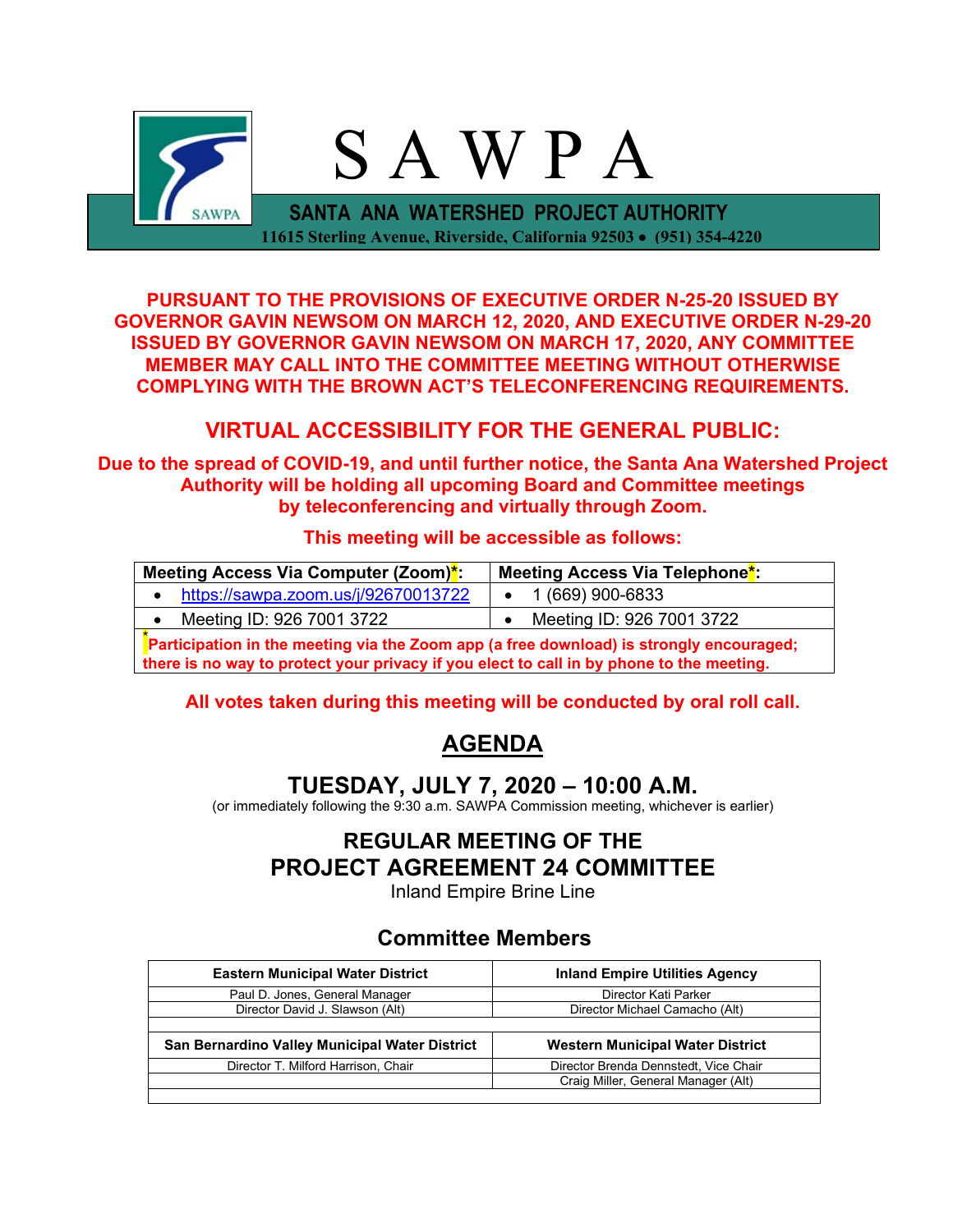## **1. CALL TO ORDER | PLEDGE OF ALLEGIANCE (T. Milford Harrison, Chair)**

## **2. PUBLIC COMMENTS**

Members of the public may address the Committee on items within the jurisdiction of the Committee; however, no action may be taken on an item not appearing on the agenda unless the action is otherwise authorized by Government Code §54954.2(b).

## **3. ITEMS TO BE ADDED OR DELETED**

Pursuant to Government Code §54954.2(b), items may be added on which there is a need to take immediate action and the need for action came to the attention of the Santa Ana Watershed Project Authority subsequent to the posting of the agenda.

#### **4. APPROVAL OF MEETING MINUTES: June 2, 2020**

**Recommendation:** Approve as posted.

## **5. COMMITTEE DISCUSSION/ACTION ITEMS**

## **A. INLAND EMPIRE BRINE LINE DISCHARGER LEASE AGREEMENT (PA24#2020.14)**

#### **Presenter:** David Ruhl

**Recommendation:** Approve and authorize the General Manager to execute a Discharger Lease Agreement with Rialto Bioenergy Facility (RBF) to lease 0.25 million gallons per day (MGD) of brine line treatment and disposal capacity right at a wastewater strength of 100 mg/l Biological Oxygen Demand (BOD) and 100 mg/l Total Suspended Solids (TSS) from the Lease Capacity Pool for a period of five (5) years, subject to minor, non-substantive changes contingent on concurrence by legal counsel.

#### **6. INFORMATIONAL REPORTS**

Recommendation: Receive for information.

#### **A. BRINE LINE FINANCIAL REPORT – APRIL 2020 Presenter:** Karen Williams

## **7. REQUEST FOR FUTURE AGENDA ITEMS**

## **8. CLOSED SESSION**

There were no Closed Session items anticipated at the time of the posting of this agenda.

## **9. ADJOURNMENT**

#### **PLEASE NOTE:**

In compliance with the Americans with Disabilities Act, if you need special assistance to participate in this meeting, please contact the Clerk of the Board at (951) 354-4220. Notification at least 48 hours prior to the meeting will enable staff to make reasonable arrangements to ensure accessibility to this meeting.

Materials related to an item on this agenda submitted to the Committee after distribution of the agenda packet are available for public inspection during normal business hours at the SAWPA office, 11615 Sterling Avenue, Riverside, and available at [www.sawpa.org,](http://www.sawpa.org/) subject to staff's ability to post documents prior to the meeting.